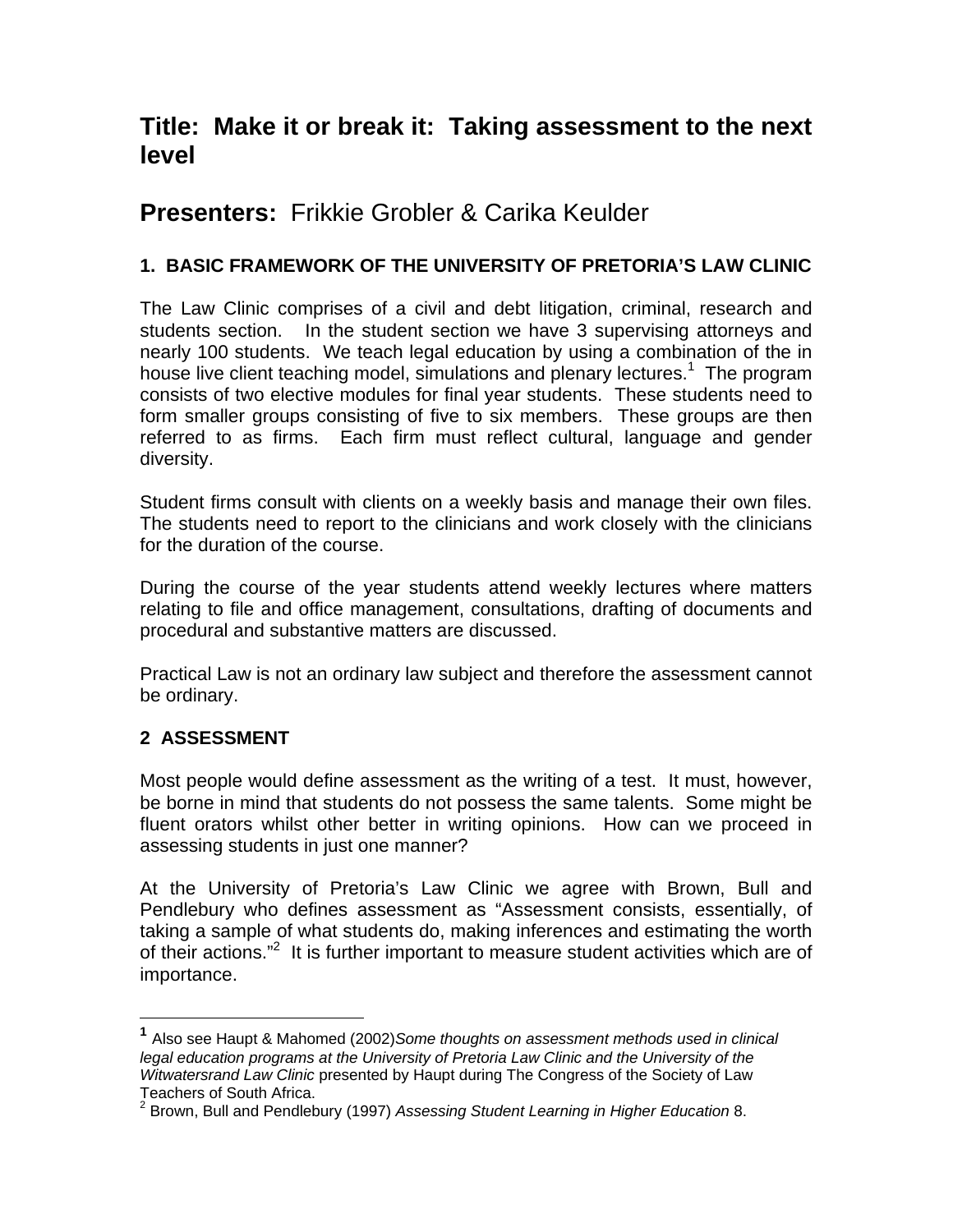Due to the fact that a lawyer needs various competencies we assess students in various ways. We refer to this as 360˚ of assessment.

## **2.1 Written Test**

"Written tests refer to a general group of assessment tools that either require students to select an answer (true/false, multiple choice, matching) or t hat requires students to supply an answer (completion, short–answer and essay)."<sup>3</sup>

We use the traditional mode of assessing the students. A variety of testing methods is used to test various levels of understanding. For example multiplechoice, short answer questions and essay questions. Each type of question has certain advantages and disadvantages en therefore a combination thereof is required.

It is also important to draft innovative questions. For example the drafting of a crossword puzzle.<sup>4</sup> A crossword puzzle for the conference program might look as follows:

 $\overline{a}$ 

<sup>3</sup> *Assessment of written items guide* 2002 5.

<sup>&</sup>lt;sup>4</sup> Visit www.puzzle-maker.com to create a crossword puzzle.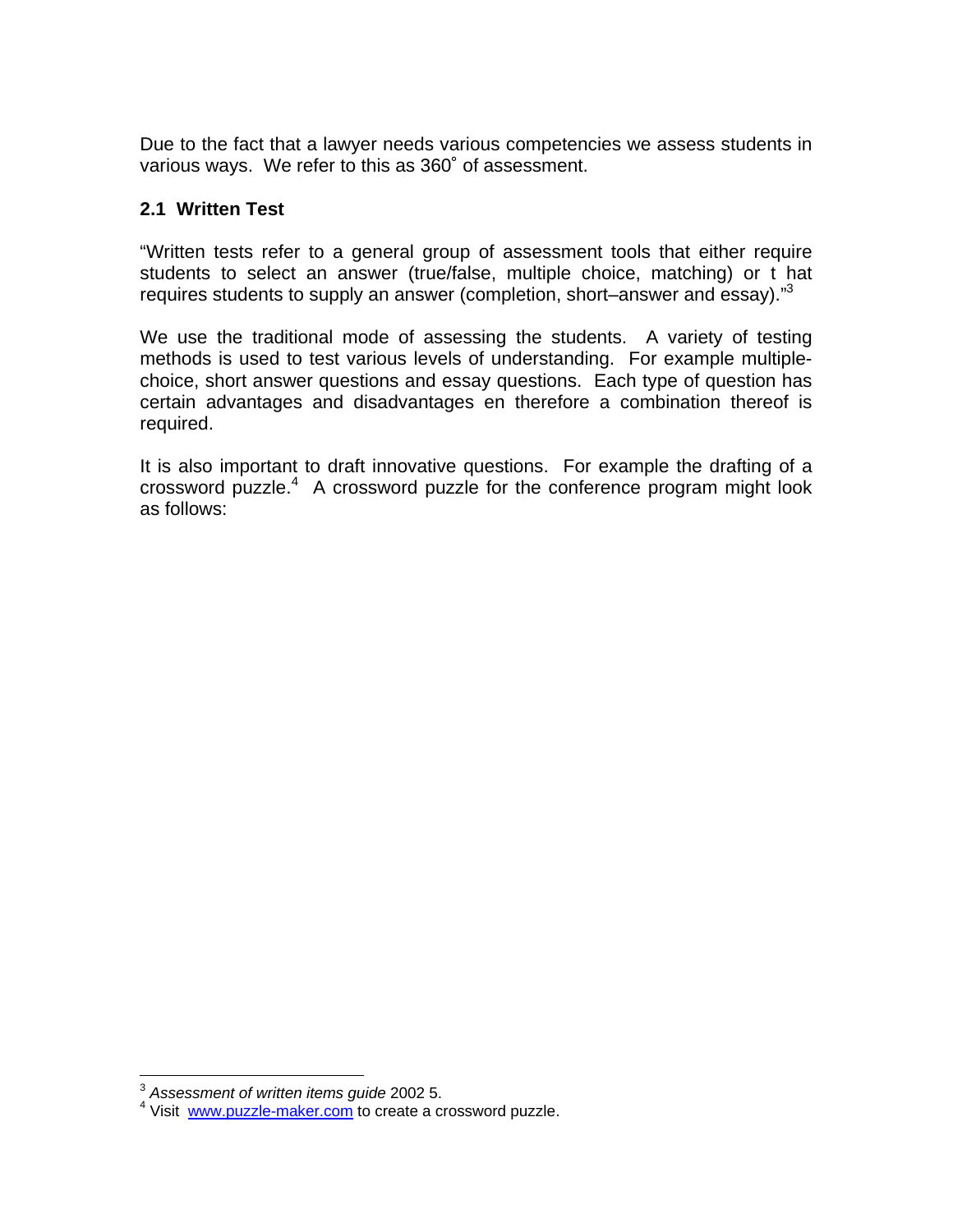# **CONFERENCE PROGRAM**



#### **ACROSS**

- 2 The theme of the conference is engaging and our students.
- 4 Who is presenting a paper on Havruta style learning?
- 6 What happens on Wednesday 15:00 15:15?

#### **DOWN**

- oral examination.
- 3 The iPad Goes to Trial will be presented by Tom
- 5 From which Law School is David Epstein?



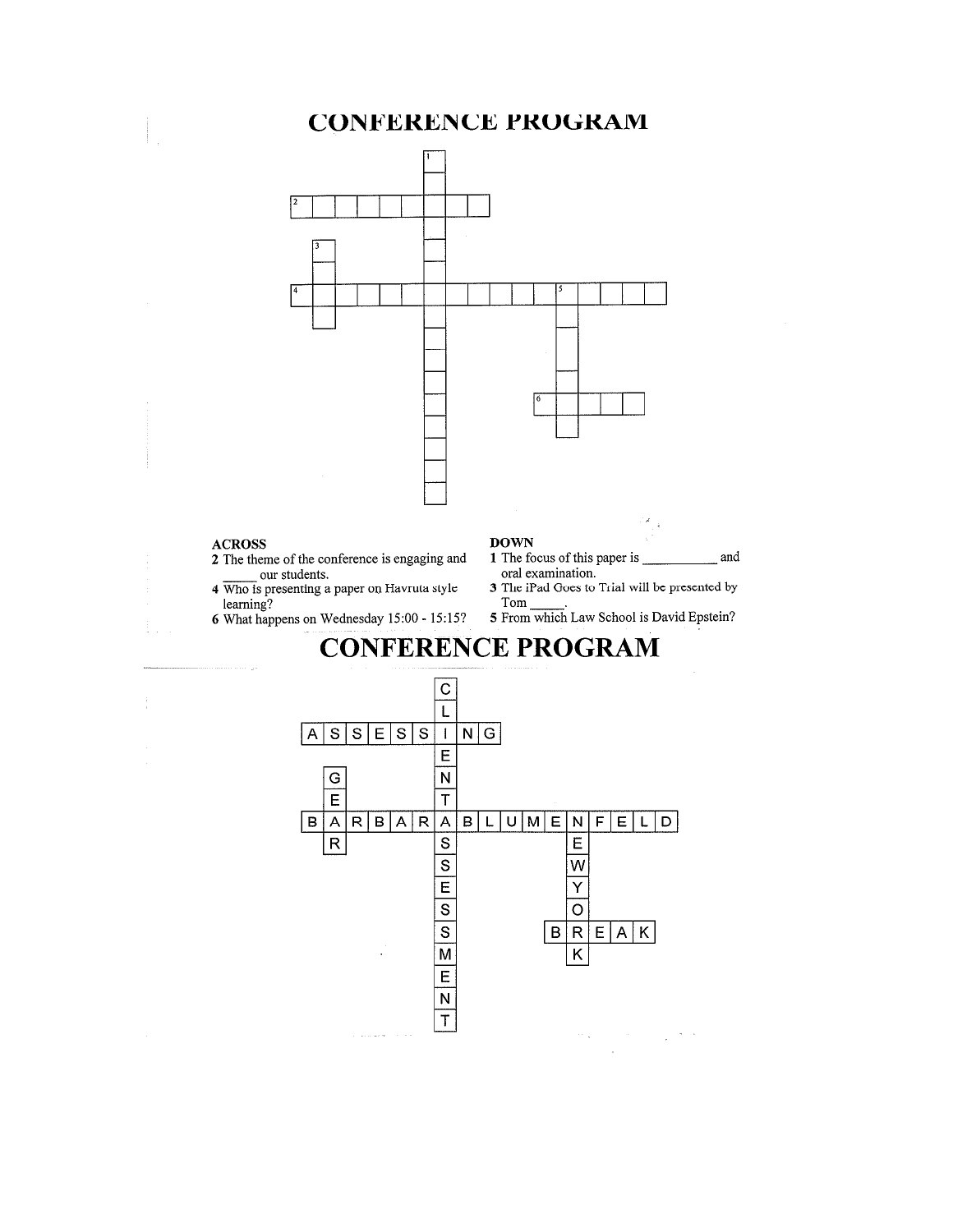This form of assessment is utilized throughout the semester. Firstly, by formative assessment of class exercises, thereafter summative assessment of class exercises and thereafter a semester test.

# **2.2 Narrative Report On Shadowing A Candidate Attorney**

The feeling in the clinic was that the real value of these excursions into the "real world" could be found in the experience itself and that the reports itself were of secondary importance. For this assignment students must shadow a candidate attorney and document their experience.<sup>5</sup>

In marking this assignment we look at language, structure and whether the student discussed the requested procedures.

# **2.3. RESEARCH ASSIGNMENT**

The essays have potential for measuring understanding, ability to synthesise and evaluative skills. When setting a question we identify the purpose of the question ideally a topic/s relevant to a "difficult" case or cases being handled by the clinic is given.

In marking these essays we look at layout and language, information collected and organised etc. essays which display insight and develop a coherent argument will be more highly valued than superficial answers.

# **2.4. Self Assessment**

In self-assessment students are invited to assess themselves against a set of given or negotiated criteria, usually for formative purposes but sometimes for summative purposes.<sup>6</sup>

Motivation can be improved by early success. Self-assessment in particular can be used with the comfort of privacy and learners gain confidence in finding that they are "doing alright" long before they need to prove so publicly or formally. "The very act of assessing is intrinsically learning by doing - it involves the application of criteria, decision making, judgement and reflection."7

 5 UP Law Clinic : A Model For Teaching And Assessing PRR 410 And PRR 420.

<sup>&</sup>lt;sup>6</sup> Luckett and Sutherland (2000) 112

 $^7$  Race (1993) 16.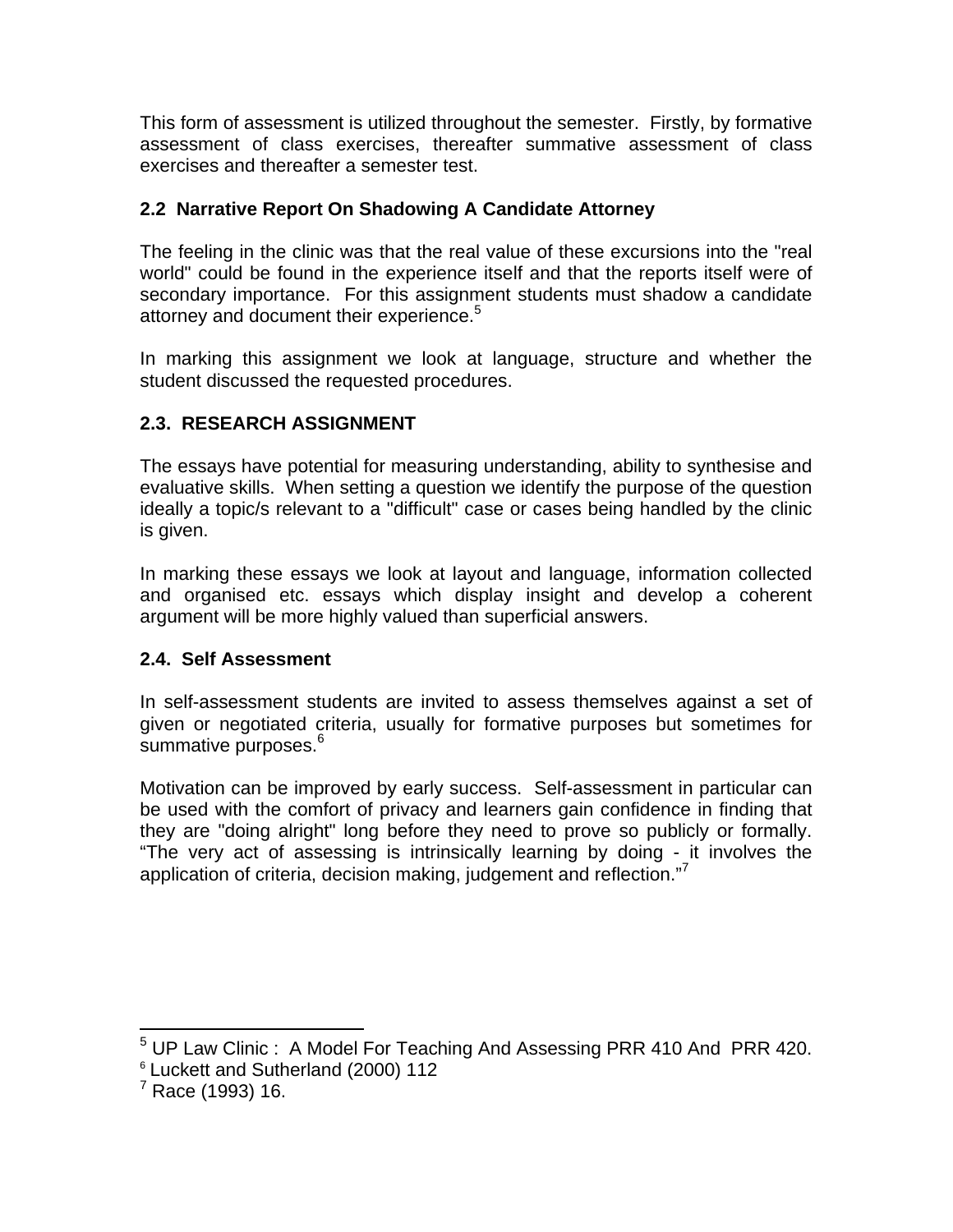### **2.5. Peer Assessment**

At the Clinic group work forms an important aspect of the learning process. It is used for enhancing students understanding of both substantive and procedural law through peer support, discussion, exchange of ideas etc. $8$ 

It furthermore serves as a process for teaching interactive working techniques (teamwork negotiation skills, role allocation, conflict management) learning about the values and cultures of other group members and fosters integration and nation building.

Working in these smaller groups also provides an excellent opportunity for using peer assessment.

The advantages of peer assessment are, amongst others,

- Assisting in the development of students' lifelong learning skills and employability skills<sup>9</sup>

-Engages students in the assessment process $10$ 

-Provides an opportunity to promote high achieving students and to penalise "free riders"<sup>11</sup>.

-Attempt to improve the overall student learning experience<sup>12</sup>

Peer assessment, however, amongst others, raises issues of personal anxiety and exposure and can be threatening because:

- Students feel that they do not have the appropriate skills to undertake the assessment;
- Students are exposed due to the fact that they are not trained in their social relations to give and take constructive criticism without it feeling like a personal attack

We feel that these perceived threats are in fact opportunities for learning and change. It is important to discuss with the students the issues of peer assessment and provide them with a clear rubric of how the assessment should be conducted.<sup>13</sup>

 8 8 UP Law Clinic : A Model For Teaching And Assessing PRR 410 And PRR 420. 9 <sup>9</sup> Cassiday 2006; Russell 2006.

<sup>10</sup> Loddington, 2008, Pond et al 2007, ronbinson 2007, Willmot & Crawford 2007.

<sup>&</sup>lt;sup>11</sup> (Williams, 2006; Willmot & Crawford, 2007)<br><sup>12</sup> http://www.herts.ac.uk/fms/documents/teaching-and-learning/blu/conference2008/Steve-Loddington-2008.pdf

<sup>&</sup>lt;sup>13 13</sup> UP Law Clinic: A Model For Teaching And Assessing PRR 410 And PRR 420.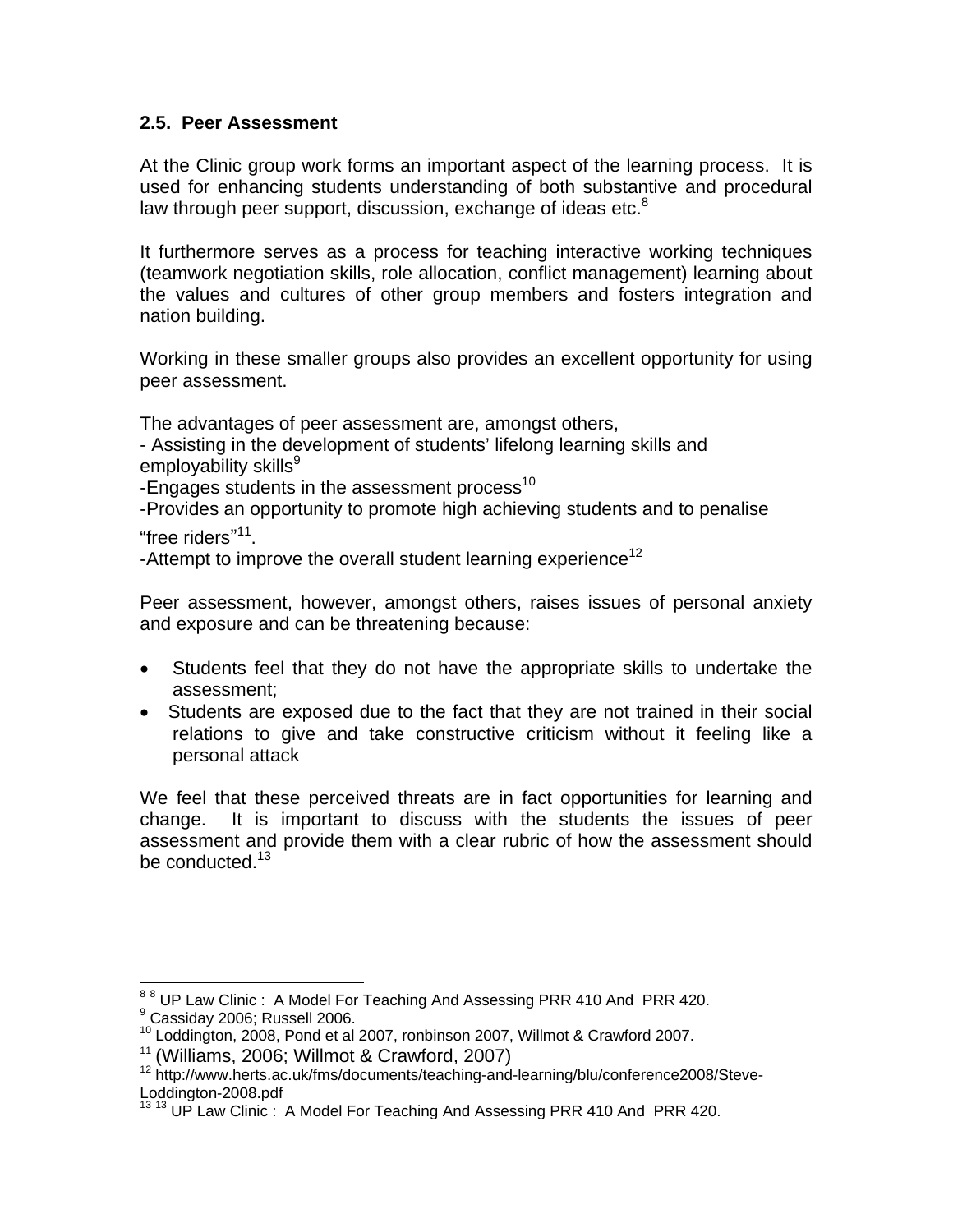### **2.6 . File Evaluation**

The files allocated to students are perused regularly and both formative and summative assessment is made continuously, regarding file management and contents. Students are also presented with a rubric on the assessment criteria for the files. Amongst other, the following is assessed:

- 1. Was the file correctly opened?
- 2. Were the necessary sub-files opened?
- 3. Were the application forms completed by the client checked for completeness?
- 4. Are the consultation notes legible, summarising factual issues, identifying legal issues, summarising accurately advice given and instructions received, identifying next steps to be taken?
- 5. Was the file diarised / referred correctly?
- 6. Were all telephone calls and consultations recorded?

Although the above methods of assessment is important, the focus of this paper will be on the next two methods namely, client assessment and oral assessment.

### **2.7. Client Assessment**

Client satisfaction is generally considered to be at the core of good business practice. Cunningham<sup>14</sup> indicated that a large number of clients are dissatisfied with their lawyers as the quality of communication is poor.

By constantly monitoring client satisfaction clinics are provided with a quality assurance method and an opportunity for improving service standards. Furthermore feedback received from clients completes our 360° assessment of student performance.<sup>15</sup>

The question arises as to when and how this client assessment must be done. The initial interview with the client seems to be the best opportunity to conduct the assessment. Cunningham<sup>16</sup> states "The initial interview 1) shapes client

 $\overline{a}$ 

 $14$  Valuing what clients think: standardized clients and the assessment of communicative competence 7:57

<sup>15</sup> Haupt & Mahomed (2002)*Some thoughts on assessment methods used in clinical legal education programs at the University of Pretoria Law Clinic and the University of the Witwatersrand Law Clinic* presented by Haupt during The Congress of the Society of Law Teachers of South Africa.

 $16$  Cunningham (2001) 3.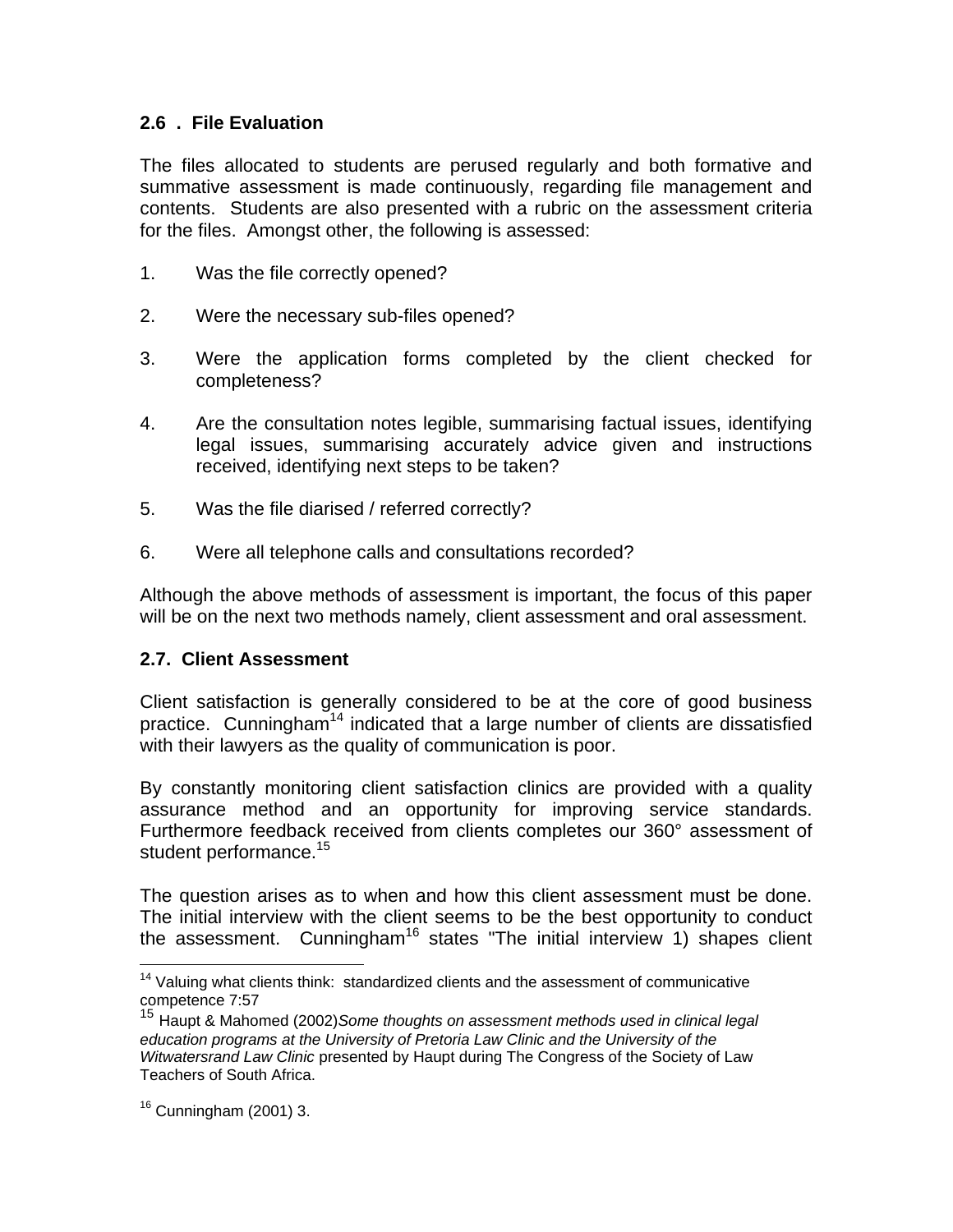perception of the lawyer 2) defines the service to be provided in terms of both problem and goal and 3) is an important opportunity for client education".

By allowing the client to assess the students at the outset of the case we are able to provide feedback to the students and create an opportunity for reflection by the students.

We use a simple questionnaire based on the ELCC project model.<sup>17</sup> A supervising attorney assists the client with the questionnaire. Firstly the purpose, improvement of our service, is explained. Thereafter the client is requested to indicate agreement or disagreement with a number of statements reflecting the degree of agreement or disagreement.

The statements pertain to different categories. Some statements refers to the way the client generally felt about the student, others pertaining to the quality of communication and the general satisfaction.

It would be useful to assess client satisfaction at the conclusion of the case. There are, however, certain practical problems. For instance a client might be influenced by the outcome of his case.

## **2.8 Oral examination**

At the end of a semester an oral examination is conducted. 50% of the total semester mark is allocated to this examination.

### **2.8.1 Preparation**

From the outset of the semester it is clear that the thought of oral examination made most students extremely nervous. This can be attributed to the fact that almost none of them has every experienced an oral examination. Therefore proper preparation is required.

Two lectures were singled out to discuss the oral examination. During the first lecture the structure was discussed and studente had an opportunity to ask questions. During said lecture the students need to pick a 30 minute time slot, which would comprise of 20 minutes examination and 10 minutes to calculate the marks.

It is explained to the students that we would start with easy questions relating to Law Clinic procedures and consultations; thereafter more difficult questions will follow relating to work dealt with during lectures, in this semester mostly

<sup>1</sup>  $17$  The questionnaire can be downloaded from the ELCC website: http://law.wustl.edu/Communications/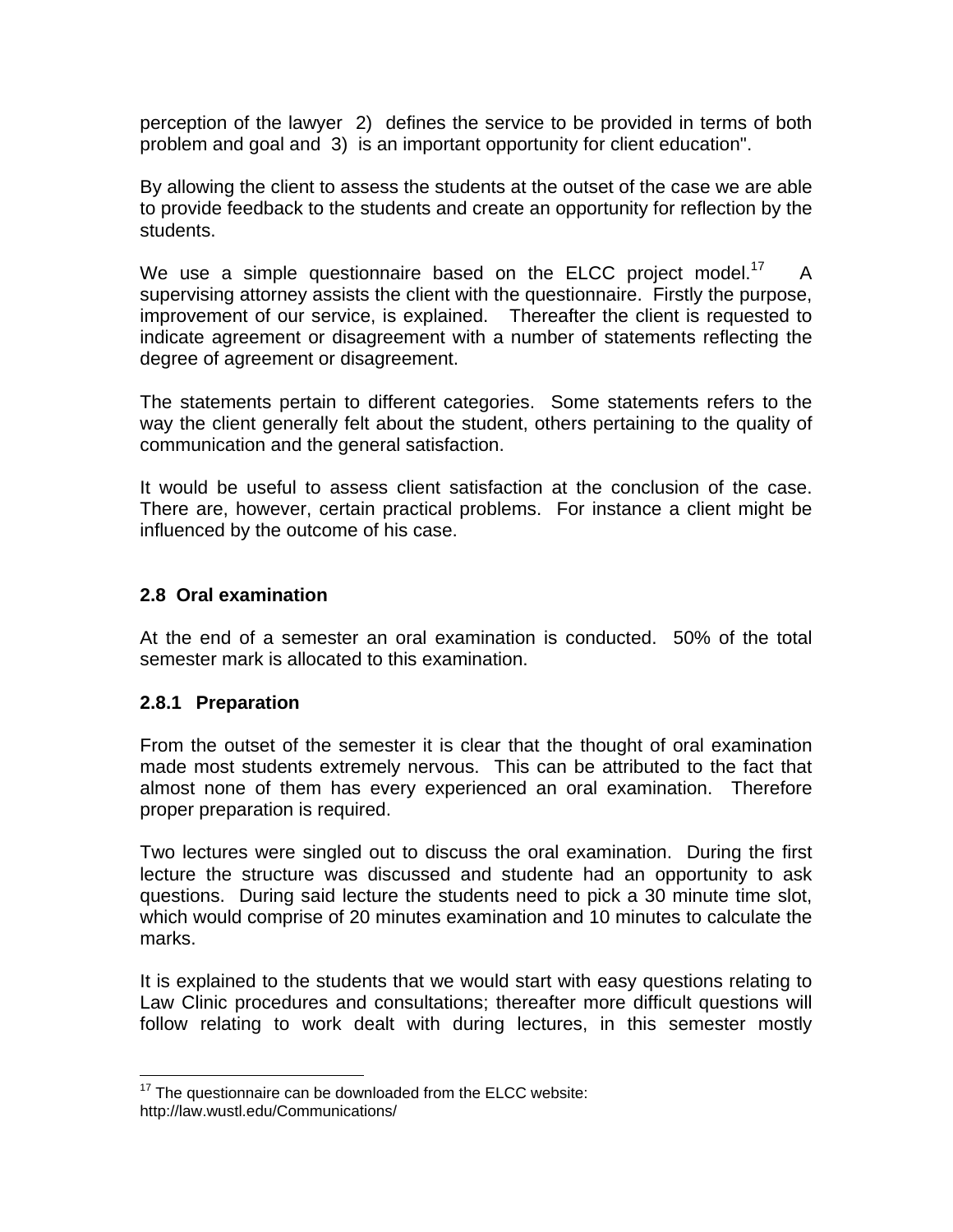consisting of civil procedure. Finally, the harder questions will follow relating to the case files dealt with by the student's firm.

The logic behind starting with easier questions and then gradually increasing the decree of difficulty is to make the students comfortable.

Examples of the type of questions that may be asked is provided. Students tend to be anxious regarding the case file questions and it was explained to them that to prepare for that section they should place themselves in the examiner's shoes. What would they ask, if they were the examiner, regarding that specific file?

The students are then requested to make summaries of their files and provide the lecturer with 10 questions, with answers, they would have asked if they were in the examiners shoes. The making of summaries forces the students to work through their files and the drafting of questions provides an opportunity for the students to think critically. These summaries and questions needs to be submitted before the next lecture.

The next lecture is presented in a quiz format. The questions received by each group is asked to the rest of the class and a score is kept. At the end of the lecture the firm with the most points receive a small price.

We further explain to the students that we will also video tape the oral examination. This would be to enable us to have a perusal should the need arise therefore.

It is also of the utmost importance to prepare the panel assessing the orals. Sets of questions are drafted and explained beforehand.

The first batch of questions relates to the Law Clinic and consultations and comprised of 10 sets of questions and answers. Each set contained 4 questions with a mark allocation of 1; 1 question with a mark allocation of 3 and 1 question with a mark allocation of 2. The question and answer sheets ensured that the same decree of difficulty is maintained throughout the oral examination.

The second batch of questions relating to the work dealt with during lectures comprised of 8 sets of questions and answers. Each set contained 2 questions with a mark allocation of 3 and 4 questions with a mark allocation of 1. These questions and answers were also drafted before the examination. Likewise this ensured that the decree of difficulty was maintained.

Due to the nature of the third batch of questions it was not possible to draft complete sets of questions and answers. The files were studied beforehand and questions relating to the files were identified.